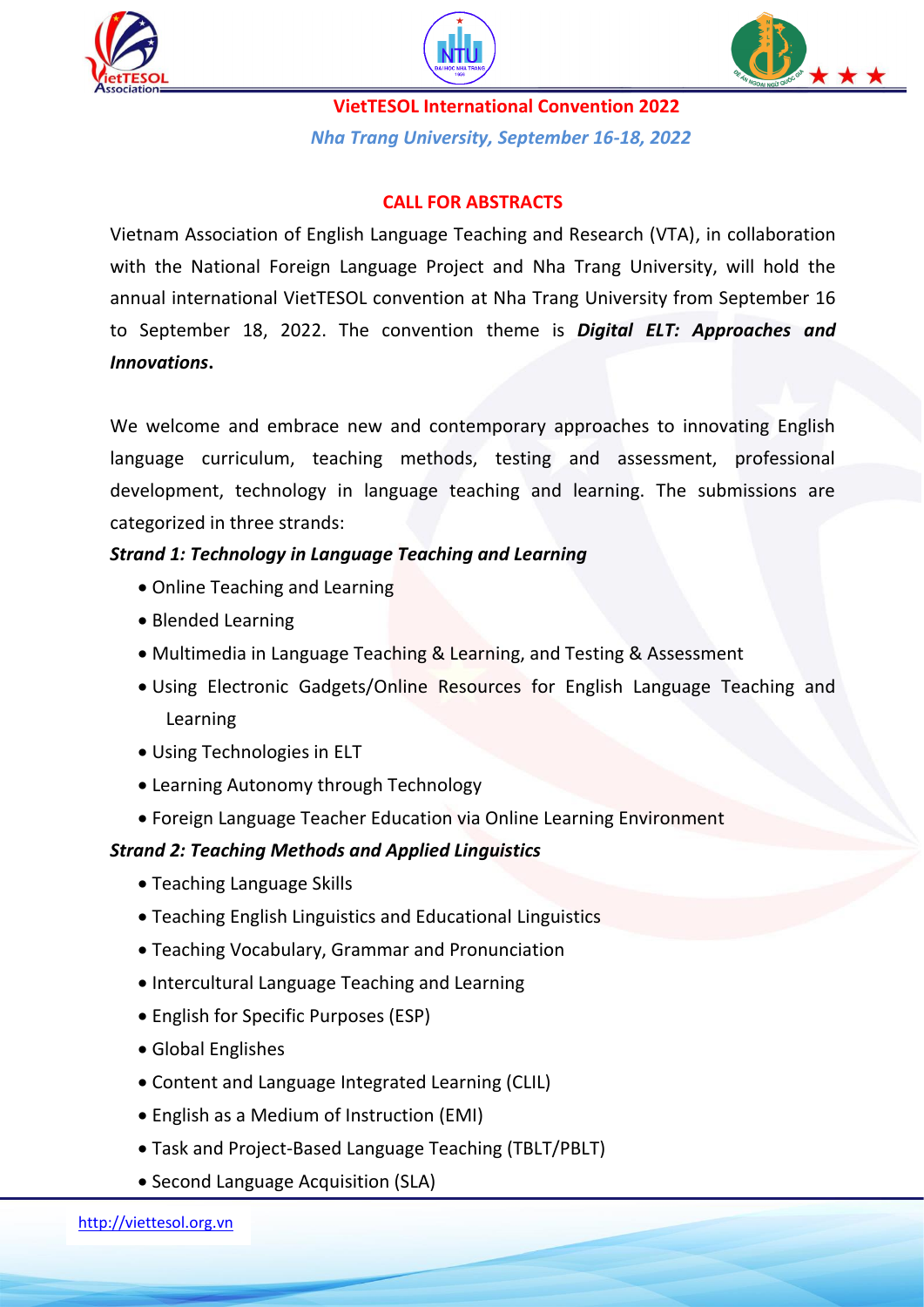





- Translation and Interpretation
- Classroom-Based Assessment
- Test Design and Development
- Materials/ Curriculum Development
- Classroom Management
- Learner Motivation and Engagement
- Learner Autonomy

#### *Strand 3. Professional Development*

- English Language Teacher Education
- Professional Development
- Communities of Practice (COP)
- Practical Teaching Contemplation
- Teacher Autonomy and Identity
- **\* Language:** English
- **\* Time**:

| Pre-convention workshops: | September 16, 2022    |
|---------------------------|-----------------------|
| Convention dates:         | September 17-18, 2022 |

- \* **Venue**: Nha Trang University, 02 Nguyen Dinh Chieu, Nha Trang city, Vietnam
- **\* Modes of attendance:**
- Hybrid (Online/On-site)
- **\* Important dates:**

|                                    | <b>Deadlines</b>         |
|------------------------------------|--------------------------|
| Abstract submission                | April 30, 2022           |
| Announcement of accepted abstracts | July 1, 2022             |
| Registration for attendance        | July 1 - August 31, 2022 |
| Grant application                  | July 5 - July 15, 2022   |
| Pre-convention workshops           | September 16, 2022       |
| <b>Convention dates</b>            | September 17-18, 2022    |
| Full paper submission              | Late December 2022       |

*Note: Abstracts must be submitted online at* **[http://convention.viettesol.org.vn](http://convention.viettesol.org.vn/)**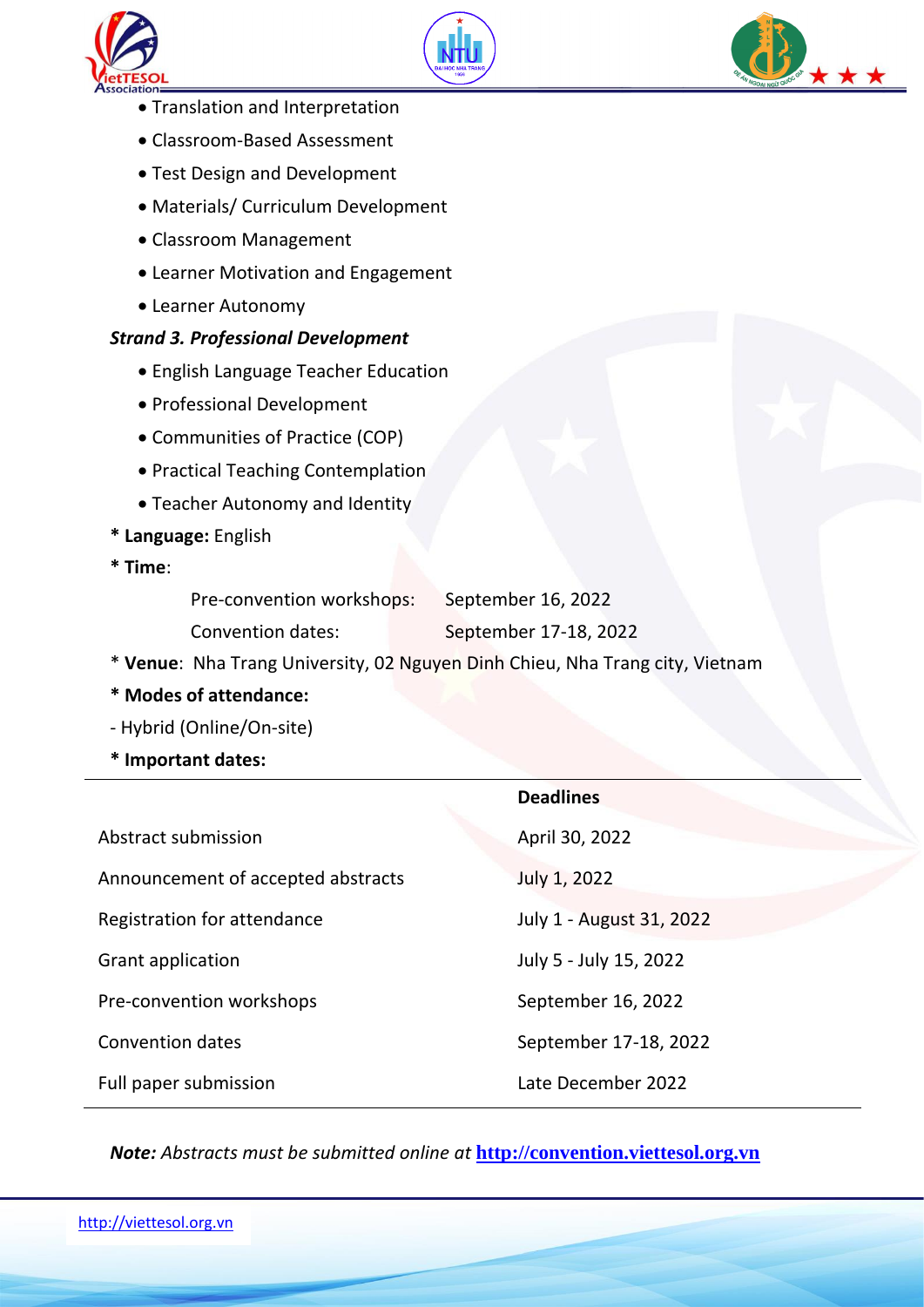





**\* Proposal Submission Guidelines:** Please see the file attached

### **\* Convention Fees:**

| International participants/presenters   |               |                |
|-----------------------------------------|---------------|----------------|
| On-site                                 |               | <b>100 USD</b> |
| <b>Online</b>                           |               | <b>50 USD</b>  |
| Vietnamese participants/presenters      |               |                |
| On-site                                 |               | 1.200.000 VNĐ  |
| <b>Online</b>                           |               | 600.000 VNĐ    |
| VietTESOL members/ PhD, MA, BA Students |               |                |
| On-site                                 | Vietnamese    | 800.000 VNĐ    |
|                                         | International | <b>70 USD</b>  |
| <b>Online</b>                           | Vietnamese    | 400.000 VNĐ    |
|                                         | International | <b>35 USD</b>  |

### **\* Bank Account information:**

| Account name:   | <b>HOI NGON NGU HOC VIET NAM</b>                              |
|-----------------|---------------------------------------------------------------|
| Account number: | 2891 0000 161 196 (VND)                                       |
|                 | 2891 0370 008 835 (USD)                                       |
| Bank:           | Joint Stock Commercial Bank for Investment and Development of |
|                 | Vietnam (BIDV)                                                |
| Branch:         | Ngoc Khanh, Ha Noi                                            |

**\* Paypal account: [khanh.bui@viettesol.org.vn](mailto:khanh.bui@viettesol.org.vn)**

*Notes: Please specify the content of the transfer according to the format:*

 *"VIC2022 <Submission ID> - <Full name>"*

For example: VIC2022\_123\_Nguyen Thu Ha

*The Organizing Committee will send a confirmation by email after the delegate has finished paying the convention fee.*

- **\* Convention Book:** Delegates will receive the Convention Book if attending the event.
- **\* Convention proceedings**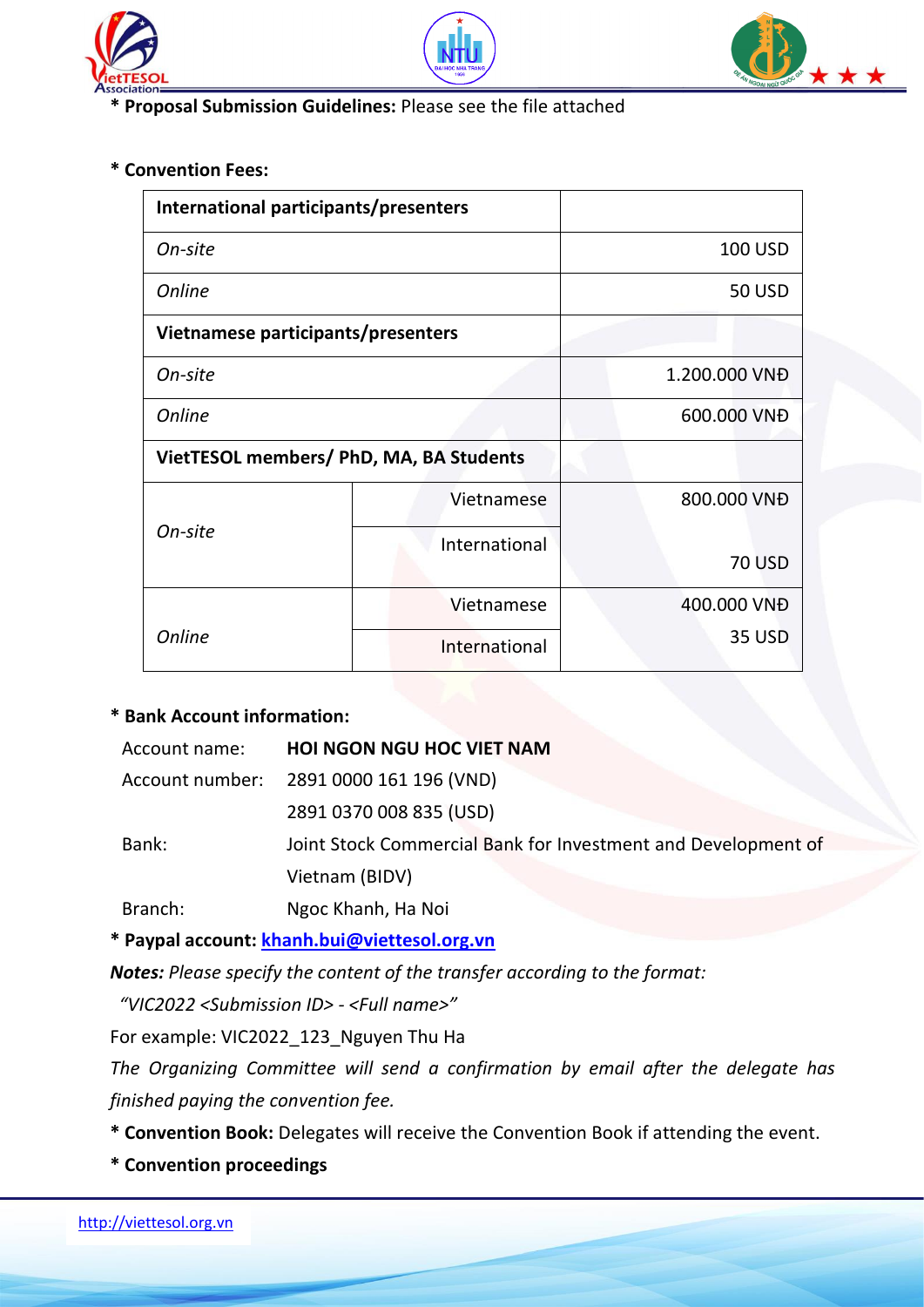





After the convention, all the presenters will be invited to submit full papers to be reviewed. Accepted papers will be published in either the convention proceedings with an ISBN, or a special issue of *Ngon Ngu va Doi Song - Language and Life*, or *Nha Trang University Journal of Science and Technology*.

### **\* Contact us:**

| Email:        | convention@viettesol.org.vn              |
|---------------|------------------------------------------|
| Mobile phone: | (+84) 917 74 76 03 (Ms. Ngan Nguyen) or  |
|               | (+84) 919 52 04 68 (Ms. Huong T. Nguyen) |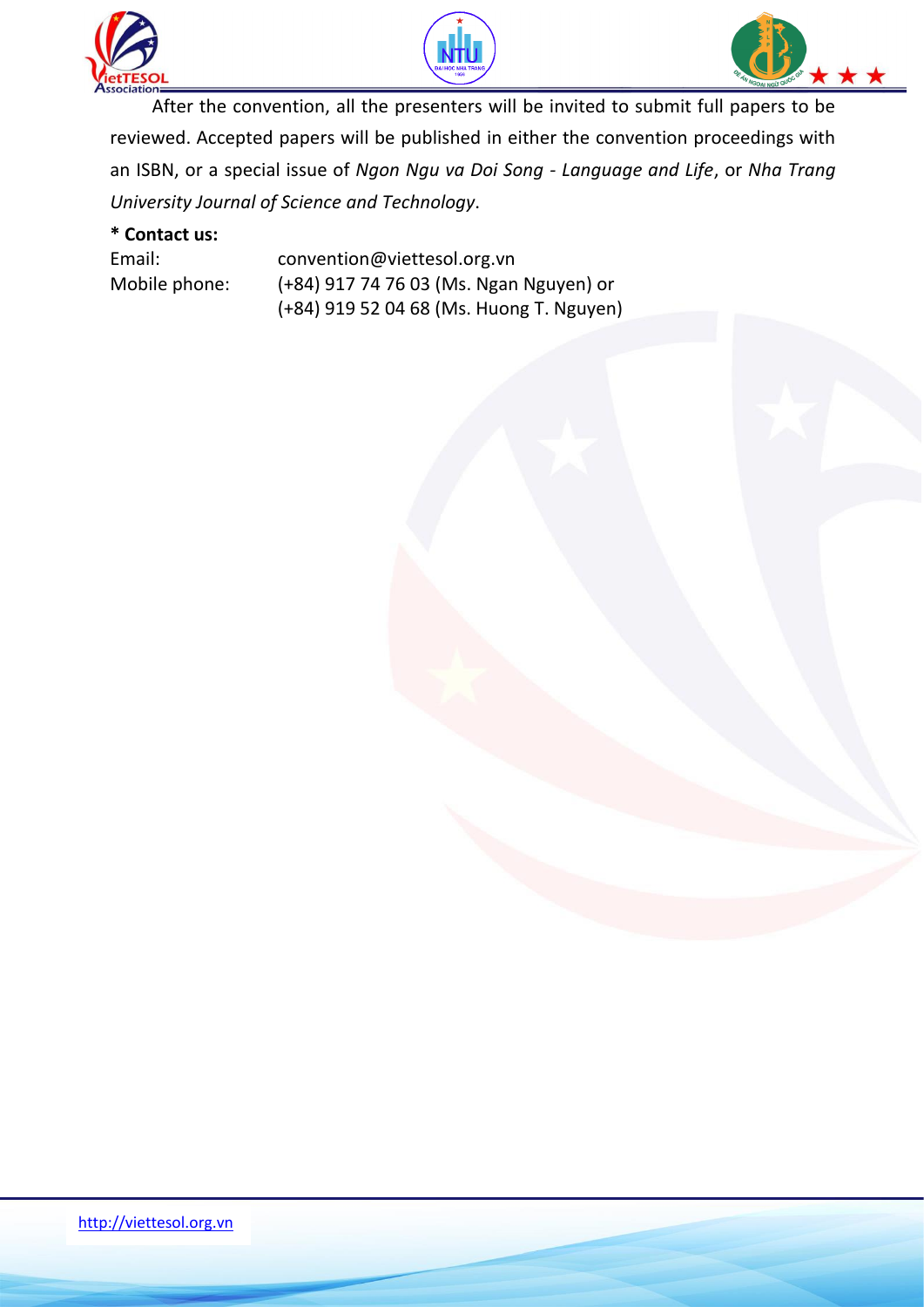





**VietTESOL International Convention 2022**

**Digital ELT: Approaches and Innovations**

## **ABSTRACT SUBMISSION GUIDELINES**

### **1. PRESENTER DETAILS**

When submitting an abstract you will be required to provide the following information:

- \* Authors' names
- \* Authors' affiliations
- \* Authors' email addresses

#### *Notes:*

*\* VietTESOL will not allow other people to present your session in your place.* 

*\* Please type your email address carefully as we send all communication regarding your proposal and conference registration to that email address only.*

*\* Once you are accepted to present at the convention you are required to register and pay to attend.*

### **2. NUMBER OF PRESENTATIONS**

Speakers can submit up to two proposals for a poster or oral presentation, workshop, or interactive language fair.

### **3. TYPES AND LENGTH OF A PRESENTATION**

*The following submission formats are accepted:*

 *Keynote Speech* (50 minutes)*:* These are plenary sessions. The speakers are kindly invited by the Organizing Committee. They have great professional expertise in their own fields. These speeches are expected to last for 40 minutes and 10 minutesfor Q&A.

 *Featured Speech* (50 minutes): These are parallel sessions. The speakers in these sessions are kindly invited by the Organizing Committee. They are experts in various fields and will deliver speeches within 35 minutes and spend 15 minutes for Q&A.

 *Oral Presentations* (30 minutes): An oral presentation can be either researchoriented, discussing the theoretical perspectives, methodological paradigms and findings of a study or practice-oriented, discussing a pedagogical technique. The presenter would spend about 20 minutes for the main content of the presentation and 10 minutes for Question and Answer (Q&A) section.

*Workshops* (60 minutes): The presenter demonstrates a teaching initiative or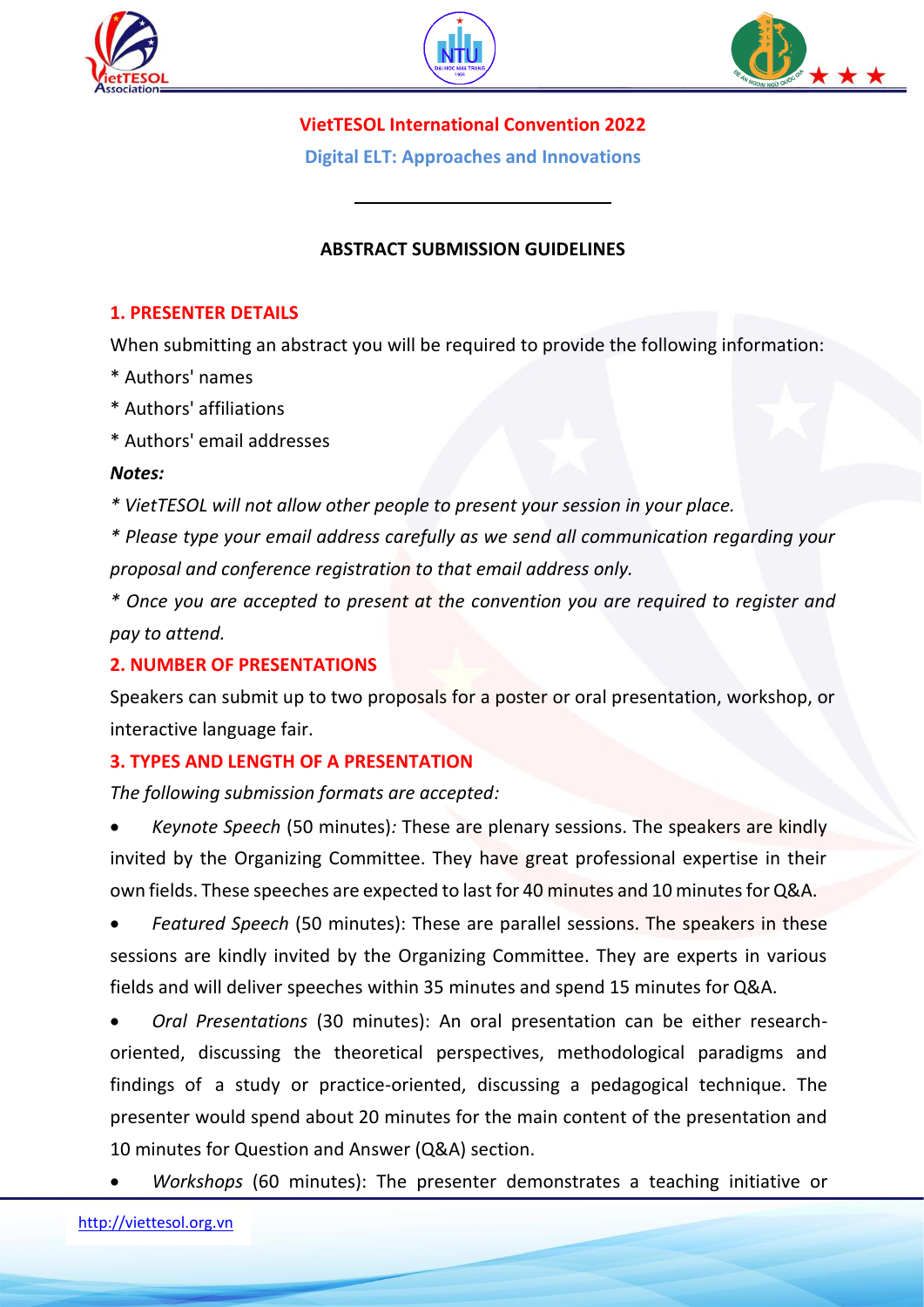





innovation for about 15 minutes before delivering a hand-on activity (activities) that engage all participants to join, share, discuss and produce specific outputs. The activities might be a discussion about heated topic, a simulation, designing a lesson plan, designing materials and tasks, drafting an action plan and so on.

 *Poster* (45 minutes): A poster presentation is a visually explanatory exhibit that allows for short, informal discussions between the presenter(s) and participants as they circulate within the poster-session area. Poster sessions serve as an important and interactive forum for sharing professional ideas and for receiving feedback. The presenters are expected to be very flexible with time and their participants within their allowance of 45 minutes per session.

 *Technology Fair* (45 minutes per PC): This session will offer concurrent presentations and cater to diverse needs such as classroom-based learning, mobile learning, or self- access learning. The participants will be exposed to open computerbased resources for direct and virtual educational modes. The facilitators will be stationed around the computer lab space and the audience will ask questions and get hands-on experiences. The facilitators are expected to be very flexible with time and their participants within their allowance of 45 minutes per PC.

 *Electronic Mini-workshop* (15 minutes per presentation): The session like the technology fair demonstrates the use of current non-print media resources for English language education. It offers sequential presentations and cater to diverse needs such as classroom-based learning, mobile learning, or self-access learning. In a small group, the participants will gain hands-on practice with the guidance of an instructor who specializes in using a particular technology application, device, or Internet-based resource. The presenters are expected to stick tightly to the timeframe.

#### **4. ABSTRACT**

#### *The abstract title must*:

\* not exceed 15 words (each part of a slashed or hyphenated word counts as one word)

\* not include presenter's names, institutions, or titles of their published works

\* capitalize all verbs, nouns, adjectives, adverbs, and pronouns; do not capitalize conjunctions, articles, and prepositions of fewer than four letters

\* capitalize both terms of hyphenated compounds and the first work after a colon

#### *The abstract must:*

- not exceed 250 words
- not include presenters' names, institutions, or published works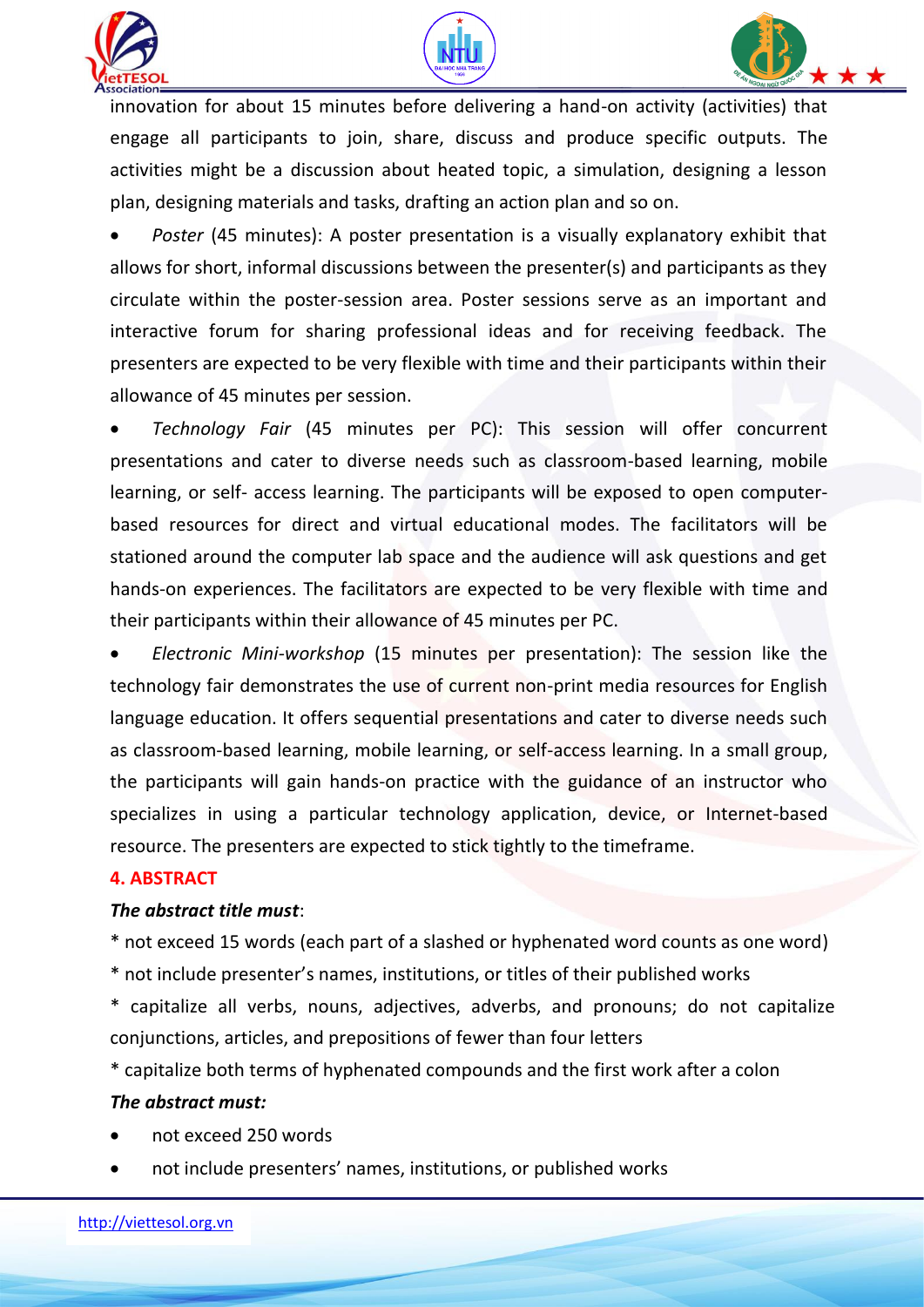





- not include acronym(s) or abbreviation(s) except the following:
- **L1** first language
- L2 second language
- CALL computer assisted language learning
- CBI content-based instruction
- $\Box$  EAP English for academic purposes
- EFL English as a foreign language
- EL English learner
- ELL English language learner
- **ELT English language teaching**
- ESL English as a second language
- **ESOL English for speakers of other languages**
- **ESP English for specific purposes**
- IEP intensive English program
- NNEST nonnative English speakers in TESOL
- SLA second language acquisition
- TESOL teachers of English to speakers of other languages
- **TEFL teachers of English as a foreign language**

### *Abstract submission:*

Proposals must be submitted online through the VietTESOL International Convention

2022 website. Please visit: [http://convention.viettesol.org.vn/.](http://convention.viettesol.org.vn/)

### *Notes:*

*\* Abstracts may be edited by VietTESOL editors.*

*\* Your abstract will appear in the Conference Book and thus must accurately reflect the content of your presentation.*

### **5. EQUIPMENT**

On your proposal, please request any equipment needed for your session. This is to enable VietTESOL to allocate your session to a relevant session room.

# **6. MENTORING**

Mentoring offers an opportunity for first-time speakers at the conference to benefit from the advice and support of an experienced speaker before giving their presentation. Mentoring includes contact before the conference, e.g., by email or Skype and/or meeting up at the conference to talk things through before the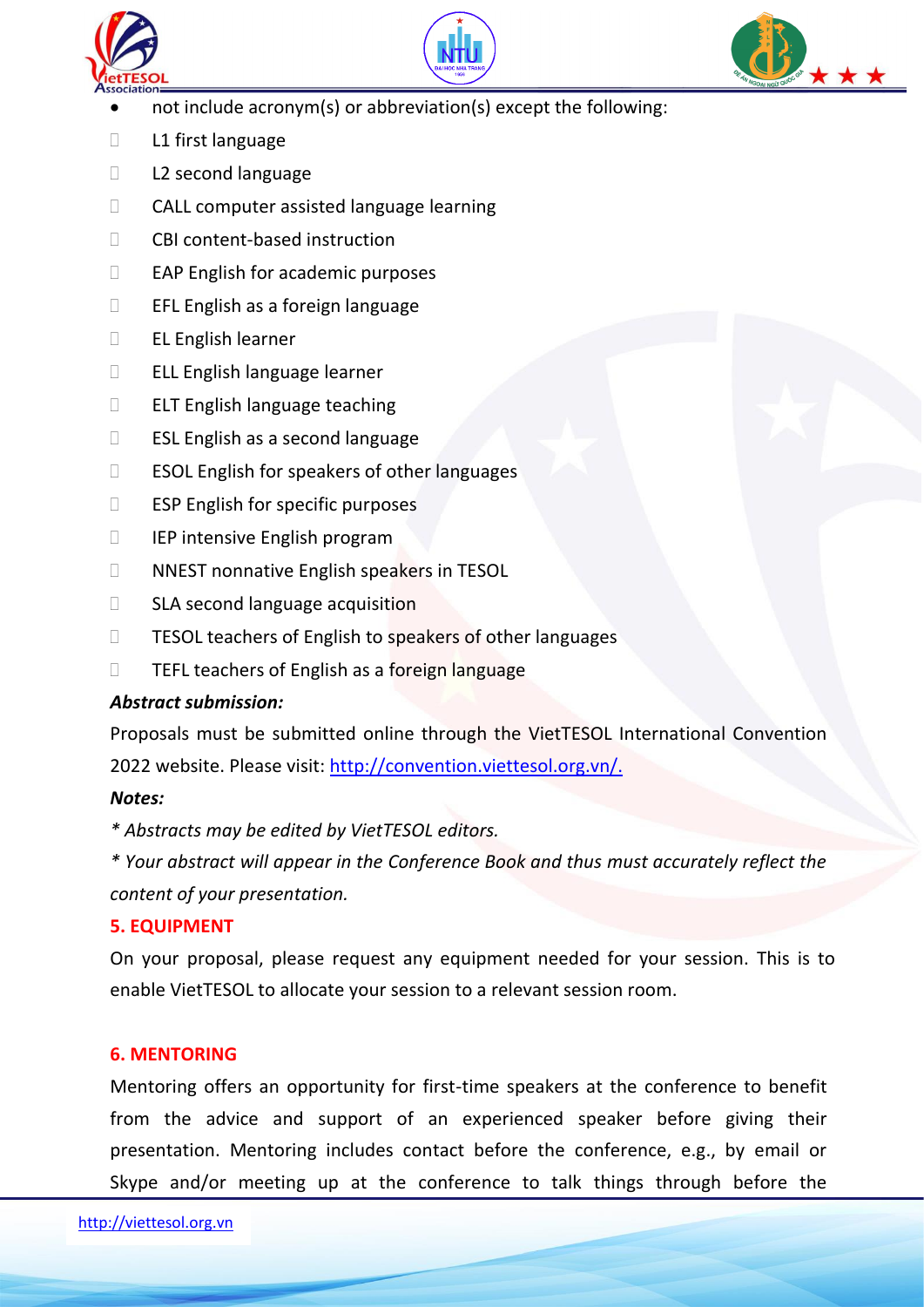





presentation takes place. If this is your first presentation at a conference, please tick the "mentee" box on your proposal if you would like the opportunity to ask an experienced speaker for advice. If you're an experienced speaker and are willing to act as mentor to a first-time speaker, please tick the appropriate box.

# **7. ESSENTIAL INFORMATION TO NOTE**

- All presenters, including co-presenters, must register for the conference.
- The deadline for speaker proposal submissions is April 30, 2022.
- Please check that you have completed all relevant sections of the online form correctly as proposals not meeting the guidelines will not be considered.
- You do not need to pay the conference fee at the time of submitting your proposal.

 We will let you know whether your proposal has been accepted on July 1, 2022. Please note that if you have put in a proposal for a talk or a workshop, the Proposals Committee may program your presentation as part of a forum or symposium or as part of an Interactive Language Fair instead.

 You will be programmed on any of the two conference days and we will let you know on which day your session takes place in your acceptance email. Please do not book travel if you are not staying for the full conference until you know which day you are presenting on.

Your abstract must accurately reflect what you are going to talk about.

### **8. PROPOSAL SELECTION CRITERIA**

Each proposal is reviewed by at least two peer reviewers who have relevant expertise and are trained in the review process. The evaluation criteria include the following.

| <b>Format</b>                 | The title must be a maximum of 15 words                  |
|-------------------------------|----------------------------------------------------------|
|                               | The abstract must be between 150 and 250 words           |
|                               | Session type and sub-theme must be selected              |
| <b>Relevance</b>              | The proposal is current and relevant to the field and/or |
|                               | the VietTESOL International Convention 2022 theme and    |
|                               | strands                                                  |
| <b>Theoretical, practical</b> | The proposal refers to the specific theory, practice,    |
| and/or research ground        | and/or research on which the presentation is grounded    |
| <b>Practicality</b>           | The proposal provides details of participant outcomes    |
|                               | and/or sufficient evidences to support the practices,    |
|                               | conclusions, or recommendations.                         |